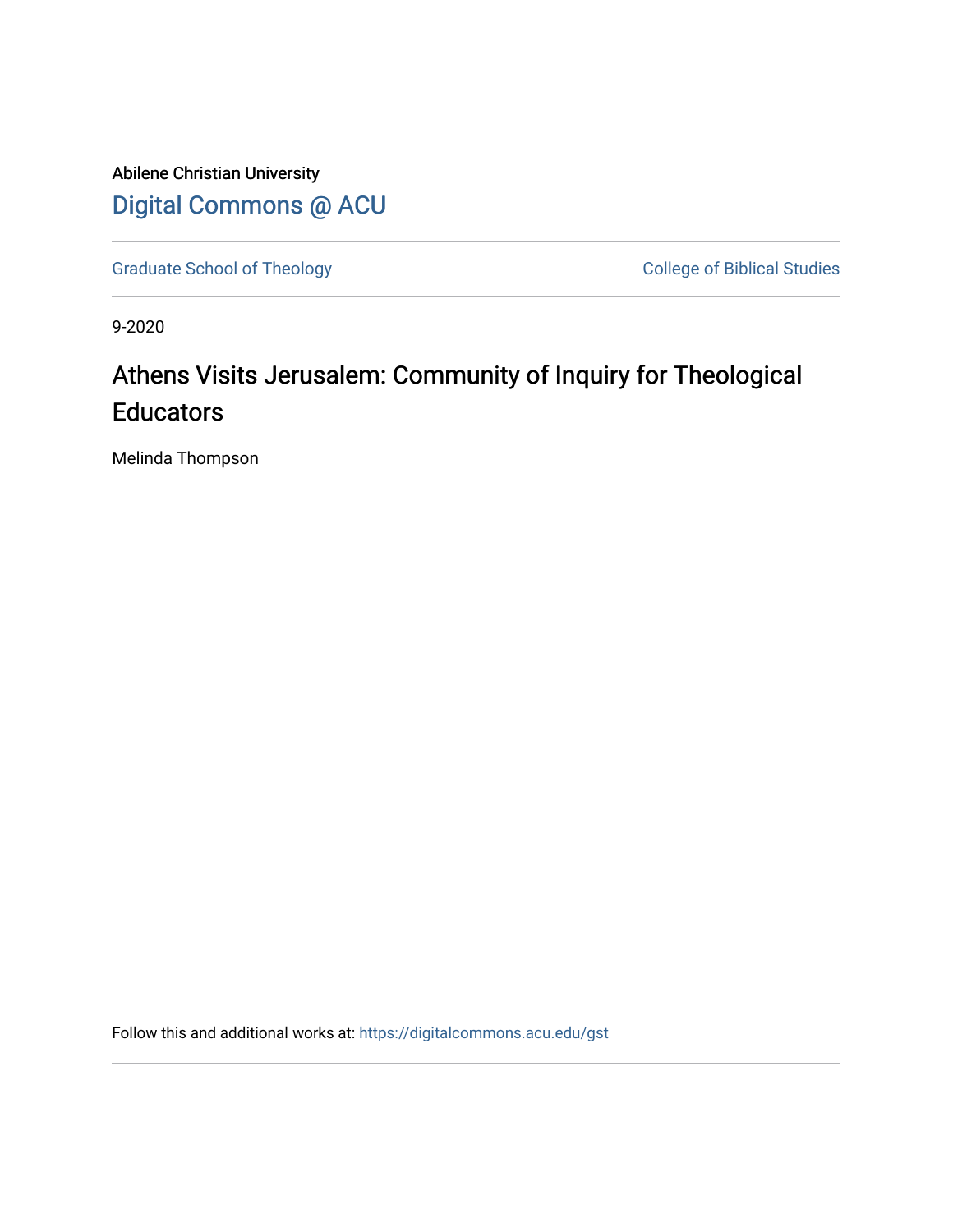## *Didaktikos* article – Tips for Online Pedagogy

Working Title: Athens Visits Jerusalem – Community of Inquiry for Theological Educators

Oh, look – another article about Community of Inquiry in online learning. (Yawn!) Ever since Randy Garrison and his colleagues coined the term in the early  $2000$ 's<sup>1</sup> we've seen thousands of articles encouraging us to incorporate social, teaching and cognitive presence in online course design. We're supposed to set a climate, select content and support discourse to create a robust learning community – how many times have you seen that three-circle diagram<sup>2</sup> of overlapping presences in some well-intentioned teacher's workshop? I've seen everyone's eyes glaze over in my fair share of online learning presentations. It's all well and good for some education major to conduct yet another study on the effectiveness of this or that pedagogical approach. But we're theologians. We train ministers, not educators. What do John Dewey's disciples<sup>3</sup> have to do with discipleship? Or, to quote the famous phrase, what has Athens to do with Jerusalem?<sup>4</sup>

Quite a bit, actually. Community of Inquiry addresses teaching and learning as an interrelated set of networked relationships. The intersecting elements of social, teaching and cognitive presence are used to "inform methodologies and approaches to online learning design

 $<sup>1</sup>$  Confirmed by Karen Swan and Phil Ice, "The Community of Inquiry Framework Ten Years Later:</sup> Introduction to the Special Issue." *The Internet and Higher Education,* 13 (2010): 1-4.

<sup>2</sup> Community of inquiry framework from "Critical Inquiry in a Text-Based Environment: Computer Conferencing in Higher Education," by D. R. Garrison, T. Anderson, and W. Archer, *The Internet and Higher Education, 2.* (Amsterdam: Elsevier Science Inc., 2000), 88.

<sup>&</sup>lt;sup>3</sup> Community of Inquiry is largely considered an application of education reformer John Dewey's work in the first half of the 20<sup>th</sup> Century. See Kelvin S. Beckett, "Dewey Online: A Critical Examination of the Communities of Inquiry Approach to Online Discussions," *Philosophical Studies in Education* 50 (2019): 46-58.

<sup>4</sup> Tertullian, *De praescriptione*, vii.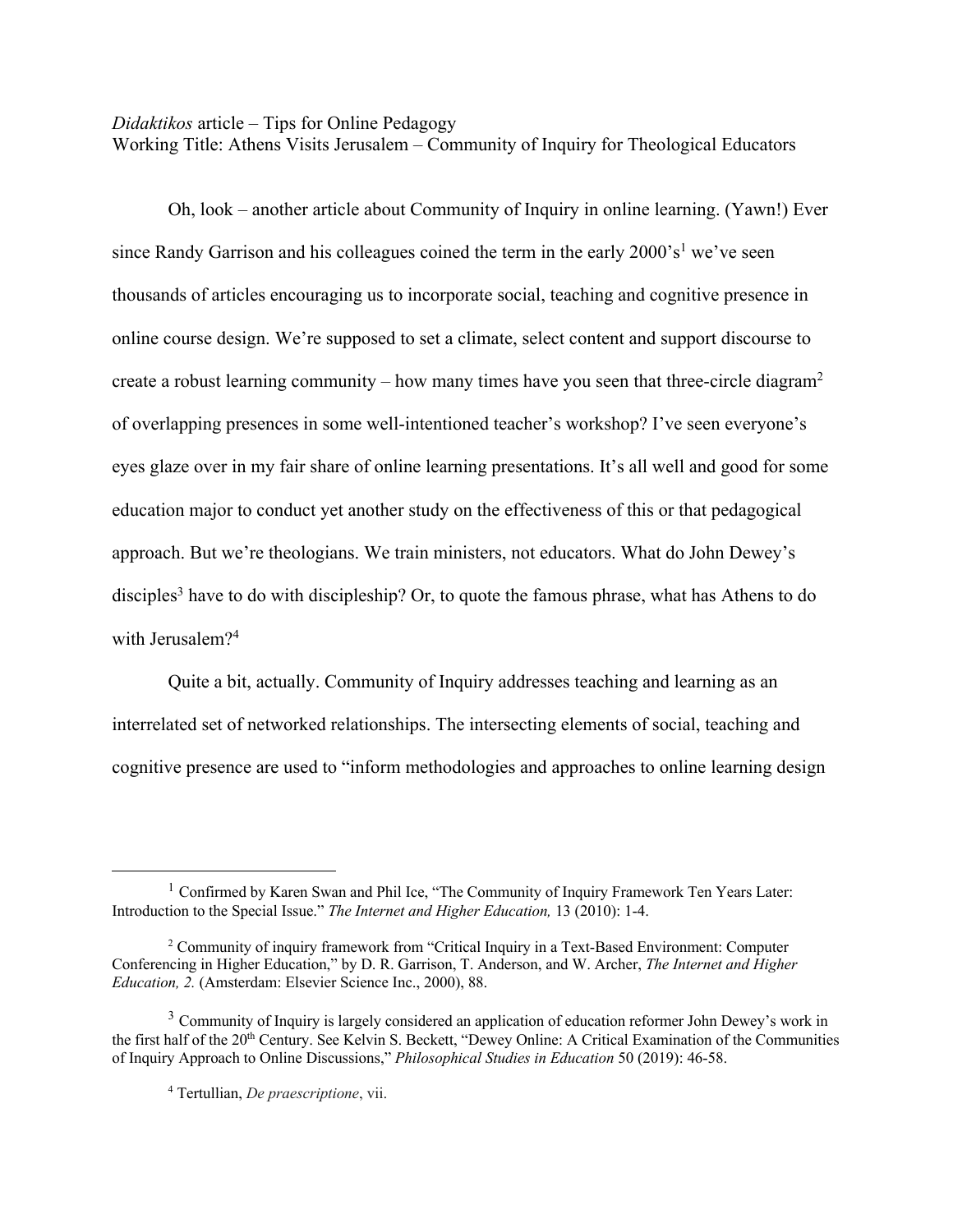and delivery."5 COI is widely considered one of the most influential models in asynchronous learning.<sup>6</sup> Practically every aspect of online course design has been shaped by COI. Video introductions, discussion forums, peer reviews, journaling, group projects, and a host of additional activities are normative in online classes today because of insights gained through COI-based research. Online degree programs have grown exponentially in the past twenty years, at precisely the same time that COI has come into its own. Those education majors might be onto something. Maybe Athens and Jerusalem aren't that far apart, after all.

My first love is biblical studies  $-I'm$  firmly rooted in Jerusalem. But I've been working in online learning a long time. I've seen plenty of resistance from theological educators who don't think online learning is suited to the reflective formation that is integral to ministerial training. Perhaps it would help to consider Community of Inquiry in a different light. I belong to a faith tradition that likes to "call Bible things by Bible names." So let's use some Bible names, or a biblical theme, to talk about COI and online learning. Perhaps that'll help my Jerusalem colleagues think more positively about their Athens-focused workshop leaders.

One of the first things that attracted me to Community of Inquiry was the affinity between COI principles and Christian ideals. Building and nurturing a supportive community (social presence), using real-life events to explore ideas and apply them to meet the needs of the world (cognitive presence) and passing along instruction interspersed with personal meaning to the next generation (teaching presence) are all wonderful ways to think about the life of faith. Who wouldn't want to build – and teach – online classes using those principles? Online learning

<sup>&</sup>lt;sup>5</sup> Shazia K. Jan, Panos Vlachopoulos, and Mitch Parsell, "Social Network Analysis and Learning Communities in Higher Education Online Learning: A Systematic Literature Review." *Online Learning Journal* 23 (2019): 2

<sup>6</sup> Holly Fiock, "Designing a Community of Inquiry in Online Courses." *International Review of Research in Open and Distributed Learning* 21 (2020): 135.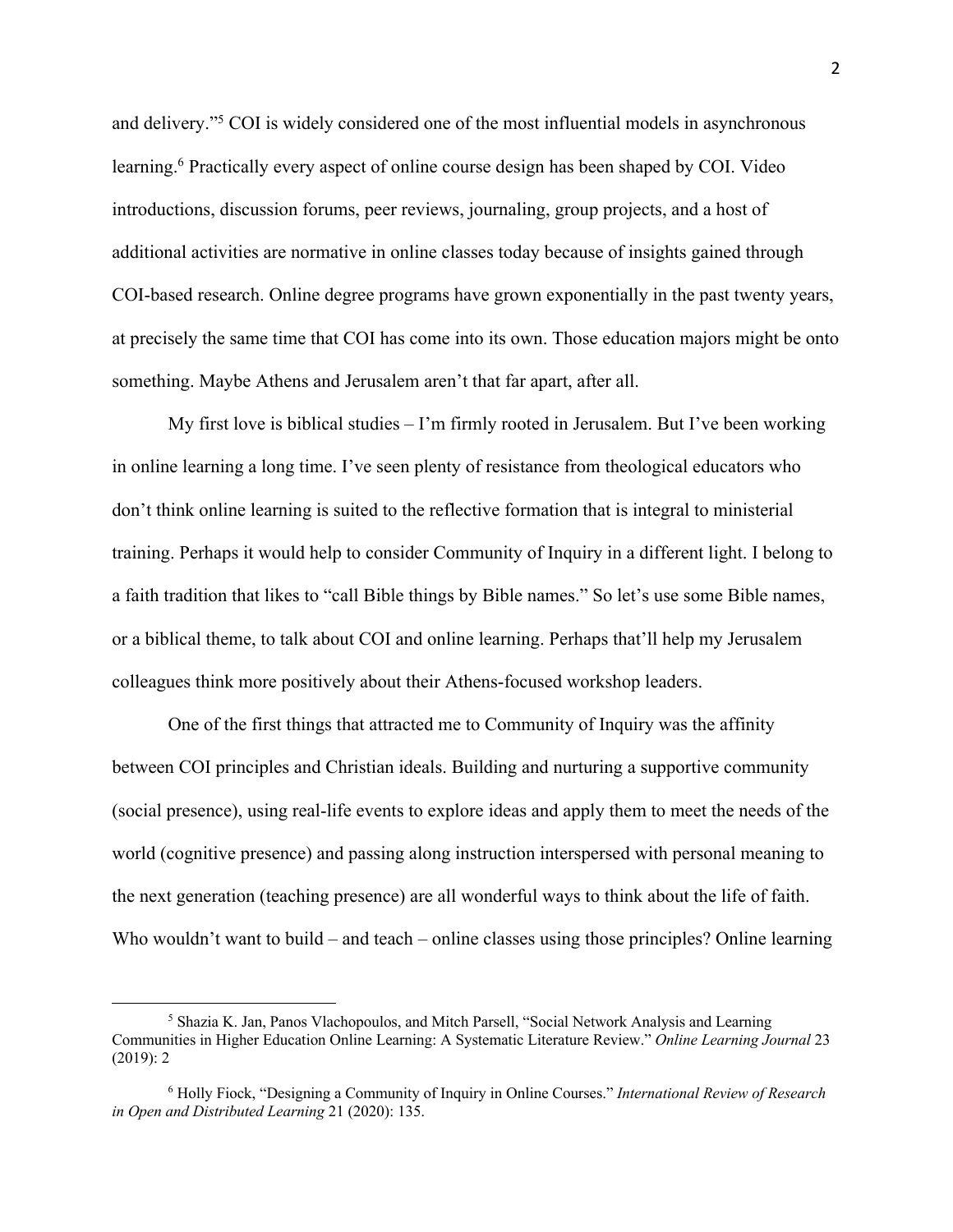makes it possible to train disciples around the globe, including students who would never be able to come to our campuses to take classes in a residential format. COI assists in those efforts to fulfill the Great Commission (Matthew 28:19) with a "culturally-responsive pedagogy"7 that enables faculty to meet the learning needs of students in diverse contexts.<sup>8</sup>

There are several ways to approach Community of Inquiry and theological education in an online context.<sup>9</sup> I might suggest an approach that uses a different acronym for COI: community of *incarnation*. At its core, Christian tradition acknowledges the Word who put on flesh and dwelt among us, making God known in grace and truth (John 1:14-18). Moreover, God-in-the-flesh emptied himself, becoming obedient to a humiliating death (Philippians 2:6-8). As followers of this incarnate, exalted Lord, we too are called to lay aside selfish desires. We save our life, paradoxically, by losing it in service to others (Matthew 16:24-25). Christ's incarnation sets the prime example for life and faith. His incarnation affects the way we think about everything, including teaching online.<sup>10</sup>

Perhaps our colleagues in missiology can help us bridge the gap between Athens and Jerusalem. Sherwood Lingenfelter reflects thoughtfully about the implications of the incarnation for cross-cultural ministry. His points are quite relevant for online teaching as its own form of diverse, personal relationships:

<sup>7</sup> Daniel R. Smith and David F. Ayers, "Culturally Responsive Pedagogy and Online Learning: Implications for the Globalized Community College." *Community College Journal of Research and Practice* 30 (2006): 401-415.

<sup>8</sup> Melinda Thompson and Meri MacLeod, "To the Ends of the Earth: Cultural Considerations for Global Online Theological Education." *Theological Education* 49 (2015): 113-125.

<sup>9</sup> I highly recommend Stephen D. Lowe and Mary E. Lowe, *Ecologies of Faith in a Digital Age: Spiritual Growth Through Online Education.* (Downers Grove, IL: IVP Academic, 2018).

 $10$  I'm grateful to Timothy Paul Westbrook, "Global Contexts for Learning: Exploring the Relationship Between Low-Context Online Learning and High-Context Learners." *Christian Higher Education*, 13 (2014): 281- 294 for first connecting incarnation to online theological education for me.